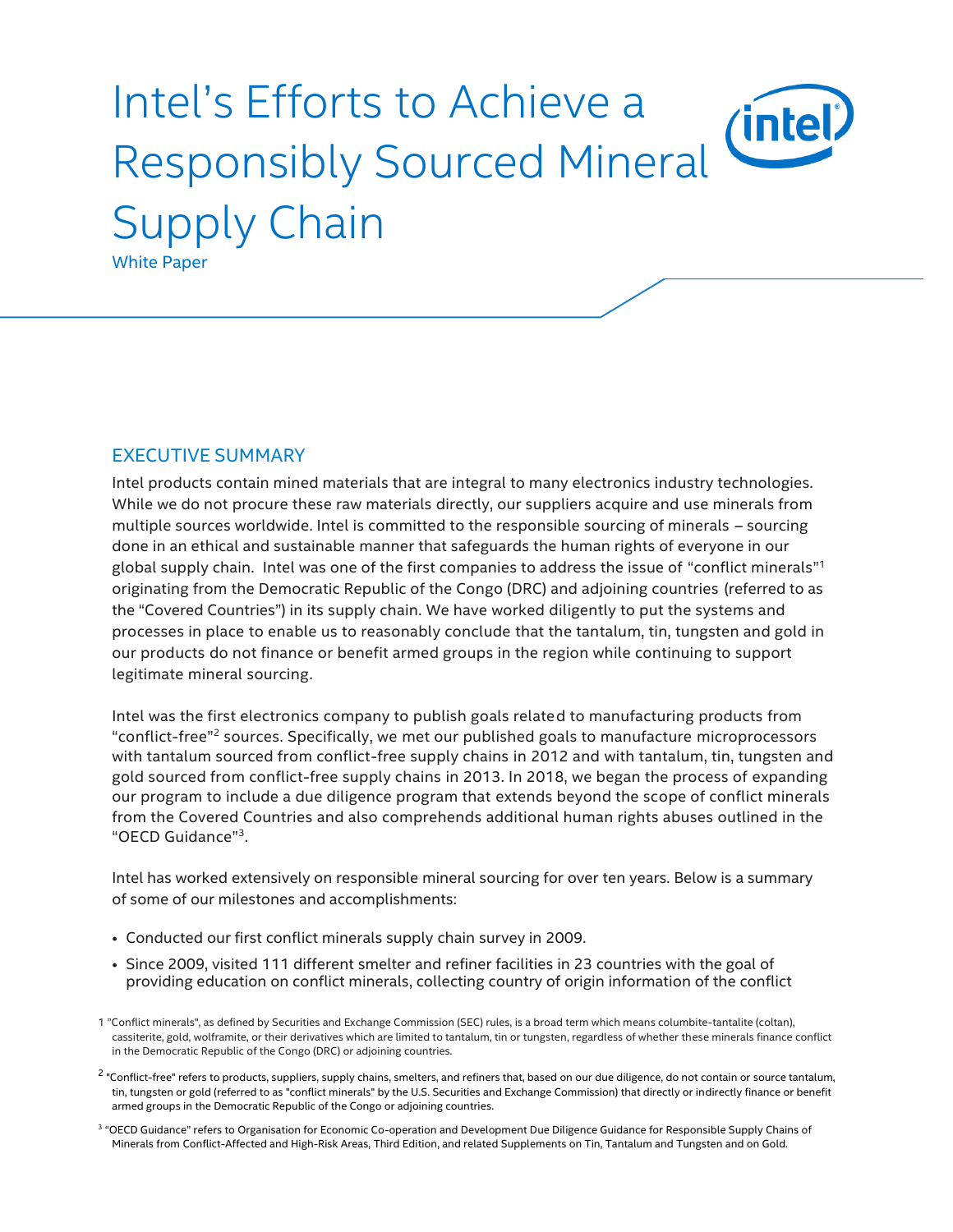minerals in our supply chain, and encouraging participation in the Responsible Minerals Assurance [Process \(RMAP\),](http://www.responsiblemineralsinitiative.org/responsible-minerals-assurance-process/) formerly the Conflict-Free Smelter Program (CFSP); a responsible mineral sourcing validation program administered by the [Responsible Minerals Initiative \(RMI\)](http://www.responsiblemineralsinitiative.org/) formerly Conflict-Free Sourcing Initiative (CFSI).

- Established and then co-chaired the EICC and GeSI Extractives Working Group through 2013, which led to the creation of the CFSI, later renamed the RMI.
- Conducted on the ground reviews of the minerals trade in the DRC in 2010 and 2013.
- Supported in-region mining efforts by participating in the ["Solutions for Hope"](http://solutions-network.org/site-solutionsforhope/) project to obtain tantalum from conflict-free sources in the DRC, and being members of or providing support to [iTSCi,](http://www.itsci.org/)  [Better Sourcing Program \(BSP\)](https://bettersourcing.io/) and the [Public-Private Alliance for Responsible Minerals Trade](http://www.resolv.org/site-ppa/) (PPA).
- Demonstrated our commitment to continuing action on this issue by signing a multi-stakeholder statement called the "[Challenge to the Conflict Mineral Rule](https://www.sourcingnetwork.org/blog/2012/11/20/msg-statement-on-the-challenge-to-conflict-minerals-rule.html)" in 2012.
- In 2013 we met our published goal to manufacture microprocessors with tantalum, tin, tungsten and gold sourced from conflict-free supply chains.
- Reported annually on our supply chain due diligence activities in this white paper, our Corporate Social Responsibility Report and our conflict minerals disclosures to the SEC, available on our company website at [www.intel.com/conflictfree.](http://www.intel.com/conflictfree)
- Since 2014, have obtained an Independent Private Sector Audit (IPSA) of applicable sections of our conflict minerals SEC filing which concluded the design of our conflict minerals program is in conformity with the OECD Guidance.
- Since 2017, have conducted supplier surveys and due diligence on cobalt sourcing for our Intel manufactured IC products and reported results in our Corporate Social Responsibility Report.

#### Driving Accountability in the Supply Chain

The electronics supply chain is deep and wide—with multiple layers of suppliers located in many different countries. This supply chain model has led to incredible efficiency and the ability to produce high-quality computers and consumer electronics at exceptional price points. However, this same highly decentralized, ultra-efficient supply chain makes it extremely difficult to trace the source of minerals used in products.

In pursuit of understanding our complex supply chain, Intel first asked our suppliers in 2009 to complete a survey on the origin of minerals for the tantalum, tin, tungsten and gold used in their products and components supplied to Intel. The purpose of this survey was to understand three items: (1) whether our suppliers had implemented conflict mineral sourcing policies; (2) whether they had the ability to trace the minerals they used back to the source; and (3) whether they could identify the smelters and refiners that process the minerals in their own supply chain.

Our initial survey results demonstrated great variance in the amount of information our suppliers knew about the minerals used in their supply chains. This finding convinced us that the most effective way to ensure that the tantalum, tin, tungsten and gold used in the electronics supply chain was from sources not funding conflict in the Covered Countries was to implement a validation process at the smelter and refiner level. This is where ore is converted to ingots, bullion and other conflict mineral containing derivatives. The smelter or refiner is a key point in the supply chain for determining the source of tantalum, tin, tungsten and gold contained in materials supplied to Intel. Partnering with the smelter and refiner facilities is important because once a mineral is processed into a metal, it's difficult to know what country or mine the metal originated from.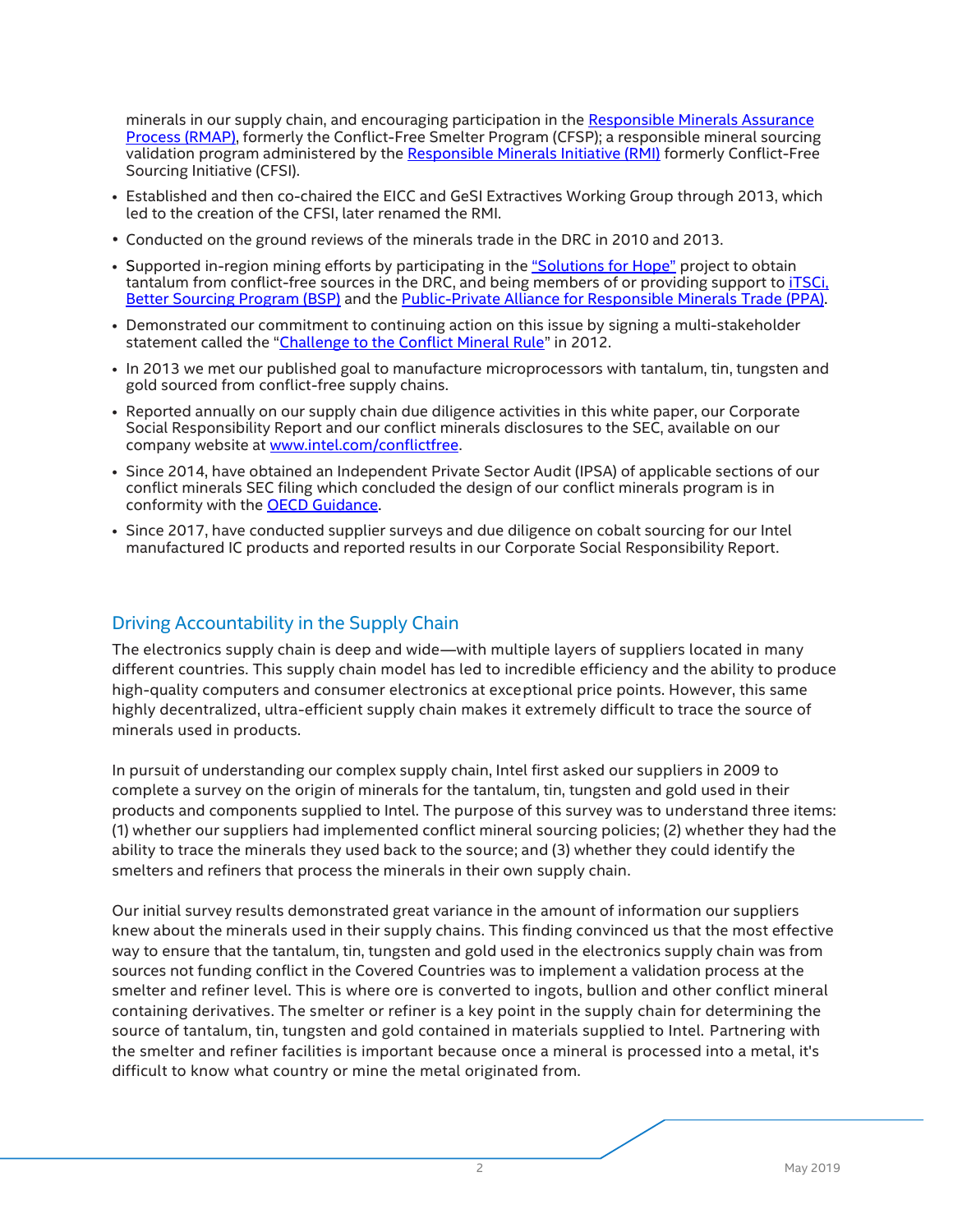Consequently, Intel conducted its first on-site conflict minerals smelter review in 2009. This was the first review ever done in the electronics industry for conflict minerals, and was the catalyst for development of the Conflict-Free Smelter Program (CFSP), now RMAP, an innovative industry audit program designed to validate smelters' and refiners' sourcing practices. We also sent a representative to the eastern DRC in 2010 and 2013, as part of delegations from the U.S. We found that speaking with the various stakeholders involved in the minerals trade in the DRC was invaluable to our understanding of both the challenges and opportunities on this important issue.

# Encouraging Industry-Wide Action

Many industries use tantalum, tin, tungsten or gold in their products including, e.g.: aerospace, automotive, jewelry, information technology, and consumer electronics. Intel and others in our industry quickly realized that we would need to work across many industries to tackle this complex problem. To support multi-industry collaboration, Intel has assisted in convening a number of wellattended industry meetings on conflict minerals. In 2009, we co-chaired the first electronics industry supply chain meeting for tin in Vancouver, Canada. Since then, we have sponsored or co-sponsored a "call to action meeting" in San Francisco; a meeting on tantalum at our facility in Chandler, Arizona; a meeting with the gold industry in Denver, Colorado; and a multi-stakeholder meeting in Philadelphia, Pennsylvania.

We also co-chaired the EICC and GeSI Extractives Working Group through 2013, which led to the creation of the Conflict-Free Sourcing Initiative (CFSI), now RMI, a joint initiative of more than 350 companies from ten different industries. RMI and its member companies collaborate together and provide tools and resources that support responsible mineral sourcing, including the RMAP validation audit of smelters and refiners and the Conflict Minerals Reporting Template (CMRT), a supply chain survey tool. Additionally, the RMI has hosted conflict minerals supply chain workshops to educate others on the responsible mineral sourcing topic. The RMI has grown into one of most respected industry resources for companies addressing the responsible sourcing of minerals. More information regarding the RMI is available at their website - [http://www.responsiblemineralsinitiative.org/.](http://www.responsiblemineralsinitiative.org/)

#### Traceability in the Supply Chain

Through our industry meetings and forums we acquired a great deal of information and gained insight regarding traceability in our supply chain. Our on-site smelter and refiner reviews have enabled us to understand the unique operating characteristics of individual smelters and refiners, and determine the current gaps in their ability to trace the source of ore to countries and mines of origin. For example, some facilities had documentation indicating the country that mineral ore was shipped from, but not on the country where the ore was originally mined. This is a critical issue because minerals (especially gold) can be smuggled into other countries, making traceability even more challenging.

We also learned that the infrastructure needed to trace the source of materials in our supply chain did not exist and concluded that a process to audit and validate smelters and refiners would be necessary. The smelter and refiner reviews conducted by Intel laid the groundwork for the EICC and GeSI Extractives Working Group to develop and implement a process for independent third party audits of smelters and refiners—the Conflict-Free Smelter Program (CFSP), now RMAP. Through the RMAP validation process, an independent third party audits the management systems and processing activities of a smelter or refiner. The auditor utilizes the RMAP audit standard to determine if sufficient systems exist to ensure appropriate risk-based due diligence in the mineral supply chain.

Due to the unique characteristics and complexities associated with each of the four conflict minerals, the working group determined that it would be most feasible to address one mineral at a time. In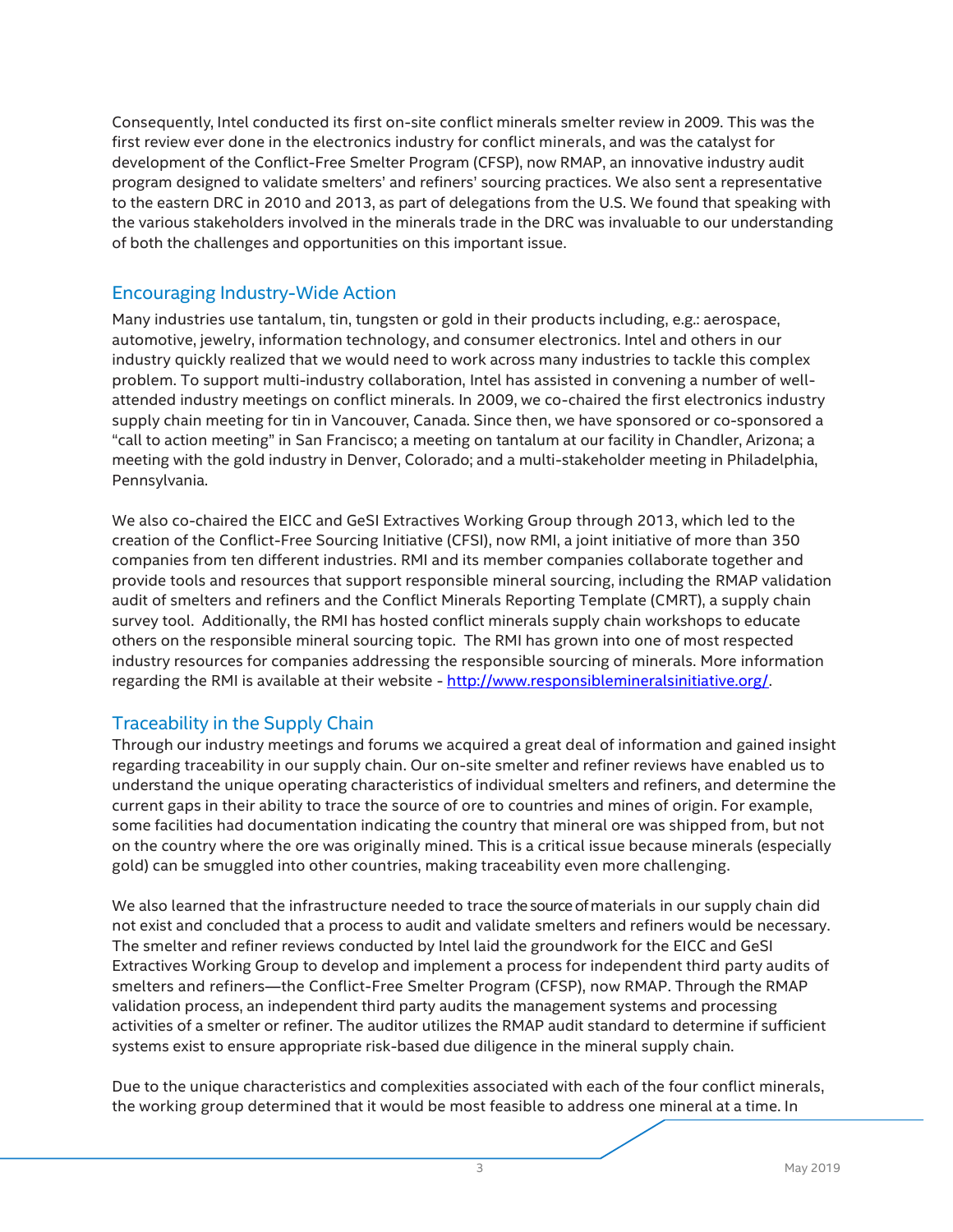2010, the working group created the first tantalum smelter audit protocol, and then selected three independent auditing firms to conduct the tantalum smelter validation audits. In 2011, under the leadership of Intel and with the cooperation of many within the EICC and GeSI industry groups, the CFSP released the audit protocols for smelters and refiners that process gold, tin, and tungsten. These audit protocols are now in place and serve as a core component of the CFSP validation audit for smelters and refiners. To increase the accuracy and efficiency of the CFSP audit procedures, Intel collaborated with metal-specific industry associations, such as the [Tantalum-Niobium International](http://tanb.org/)  [Study Center \(TIC\),](http://tanb.org/) International [Tin Research Institute \(ITRI\),](https://www.itri.co.uk/) [London Bullion Market Association](http://www.lbma.org.uk/)  [\(LMBA\),](http://www.lbma.org.uk/) [Responsible Jewelry Council \(RJC\),](http://www.responsiblejewellery.com/) [International Tungsten Industry Association \(ITIA\)](http://www.itia.info/) and the [Tungsten Industry Conflict Minerals Council \(TI-CMC\).](http://www.ti-cmc.org/)

Since 2010, smelters and refiners that successfully comply with the audit requirements are listed on the publicly available [RMAP Conformant Smelters & Refiners.](http://www.responsiblemineralsinitiative.org/conformant-smelter-refiner-lists/) As of May 2019, the RMI website listed 255 conformant smelters and refiners across four different mineral categories (102 gold, 40 tantalum, 72 tin, and 41 tungsten). More facilities are being added as facilities complete the rigorous auditing process. Beginning in 2019, the RMAP audit standard was updated to address not only conflict in the Covered Countries, but also a wider range of human rights abuses by including OECD Guidance's Annex II risks in conflict-affected and high-risk areas (CAHRAs) globally. The goals of making this information public is to be transparent, to recognize smelters and refiners which process responsibly sourced minerals, and to provide new options for companies that want to obtain responsibly sourced minerals for their products and customers.

In 2017, Intel developed and deployed a survey to direct suppliers that provide materials that contribute cobalt to Intel's manufactured products. This allowed us to identify cobalt smelters and refiners in our supply chain and conduct due diligence to reasonably validate that child labor was not used in any DRC-originated cobalt. The RMI released the Cobalt Refiner Due Diligence Standard in 2018 and Intel has been actively educating the refiners in our supply chain to encourage their participation in the RMI audit scheme as we continue to conduct our own due diligence in the supply chain.

# Achieving our Goals to Manufacture Products from Conflict-Free Sources

Before the publication of the final U.S. Securities and Exchange Commission's rule on conflict minerals, Intel set a public goal to manufacture the world's first commercially available microprocessor that is conflict-free for tantalum, tin, tungsten, and gold in 2013. At the time we set this goal in February 2012, we did not know whether it was achievable, but we used the goal to push ourselves and to drive action.

On January 6, 2014 at the Consumer Electronics Show in Las Vegas, Nevada, Intel Chief Executive Officer Brian Krzanich announced that Intel had achieved its goal, and he celebrated that milestone by encouraging other companies and industries to join Intel in a collective effort to obtain the minerals from conflict-free sources.

We achieved this milestone by establishing a due diligence program that focuses our efforts in two primary areas:

(1) **Risk Identification**: Each year we conduct a supply chain survey to identify the smelters and refiners that process the metal contained in the products supplied to Intel, and the country of origin and trade of minerals used. We then compare those smelters and refiners to the list of facilities that conform to a responsible mineral sourcing validation program such as the RMI's Responsible Minerals Assurance Process (RMAP)—formerly the Conflict Free Smelter Program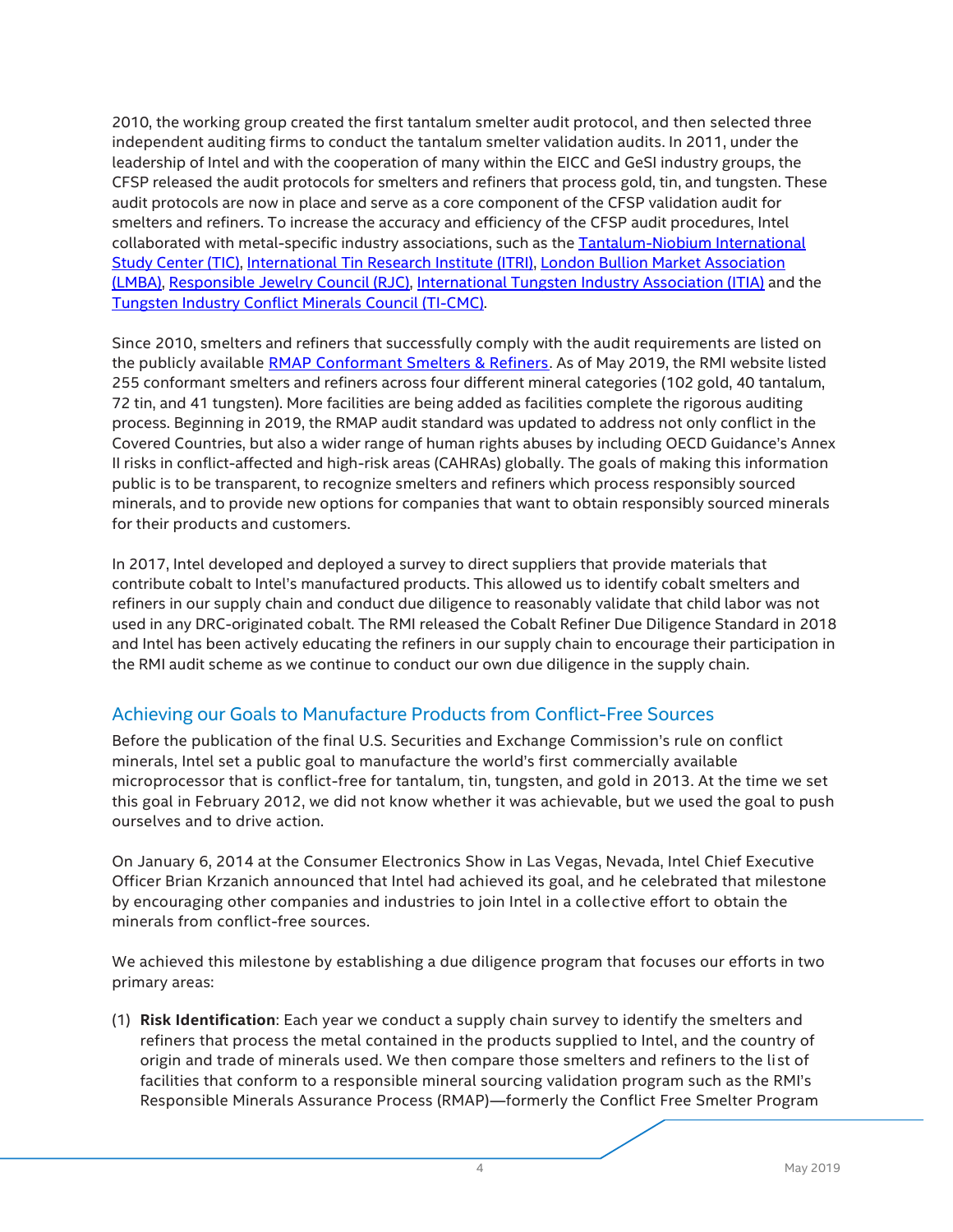(CFSP). We use the information to identify potential mineral supply-chain risks.

(2) **Risk Mitigation**: When we identify potential risks, we conduct further due diligence, which may include on-site smelter or refiner visits. Since 2009, we have visited 111 different smelter and refiner facilities in 23 different countries. Such visits help identify risks, encourage smelters and refiners to participate in an audit program to validate their sourcing practices, and drive risk mitigation for human rights impacts. We will disengage from mineral supply chains that cannot uphold our responsible mineral sourcing standards.

## Supplier Due Diligence Summary

Since conducting our first supply chain survey in 2009, Intel has consistently engaged our direct suppliers on the conflict minerals issue. Our annual supply chain survey requests suppliers to identify the smelters and refiners and countries of origin of the tantalum, tin, tungsten and gold in products they supply to us using the RMI's Conflict Minerals Reporting Template (CMRT). We evaluate the accuracy and completeness of the CMRTs our suppliers provide using third party software and through review by members of our internal conflict minerals team. When incomplete or potentially inaccurate information is identified, we contact the supplier and request the supplier to investigate the information and provide an updated CMRT. We also evaluate whether a supplier meets our responsible minerals policy or contractual requirements based on information included in the CMRT. These requirements include that our suppliers must maintain a publicly available responsible minerals sourcing policy, provide a CMRT upon our request, and use smelters and refiners that are either conformant to a responsible mineral sourcing validation program, have begun participating in such a program, or are included among the facilities that we have reasonably concluded, through our own due diligence activities, do not process conflict minerals which originated from the DRC or adjoining countries. Approximately 96% of our relevant suppliers are currently meeting our responsible minerals policy or contractual requirements. Below is a summary of the smelters and refiners identified by our direct suppliers through our annual supply chain survey process.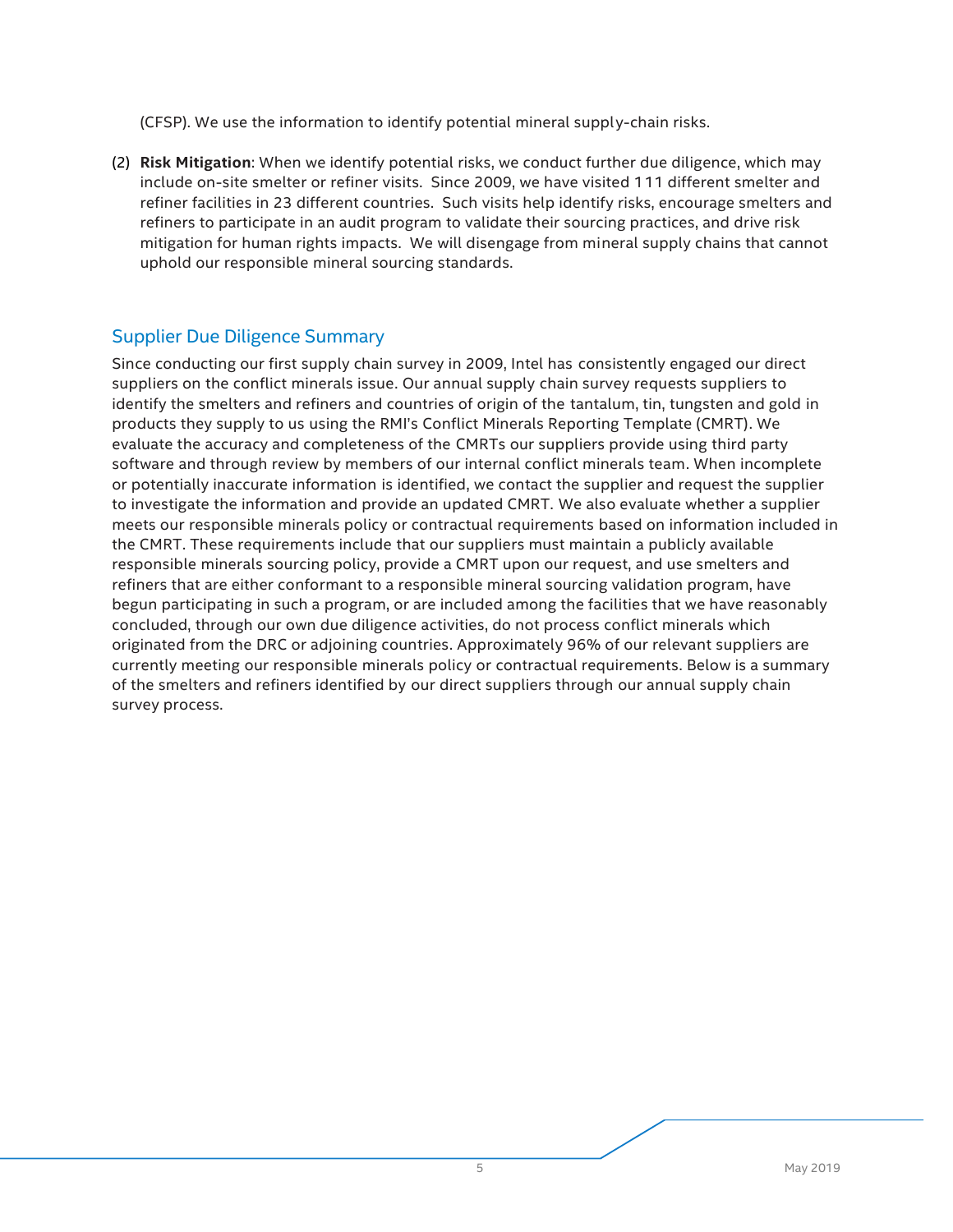

3TG Smelters & Refiners Identified by our Supply Chain Survey

#### Smelter and Refiner Due Diligence Summary

We further conduct due diligence on the smelters and refiners identified through our supply chain survey. We continually compare the smelters and refiners identified in the survey against the lists of facilities which are participating in responsible mineral sourcing validation programs that carry-out independent third party audits of smelter and refiner facilities, such as the RMAP. For those smelters and refiners which are "Not Active" in an independent third party audit program, we attempt to contact and visit those facilities to request country of origin and chain of custody information and request their participation in a responsible mineral sourcing validation program such as the RMAP. There are typically many layers in the supply chain between Intel and a smelter or refiner, so it is often difficult to establish contact with these facilities. Once contact has been established, some smelters and refiners are reluctant to allow us to visit their facility to conduct an on-site review of country of origin or chain of custody information. If we are unable to establish contact with smelter and refiner facilities, we seek source and chain of custody information from publicly available sources including smelters and refiner websites. In some cases, both through our direct contact with a facility or public records search, we determine the source and chain of custody information to be reliable and complete and therefore we use the information to make reasonable conclusions that the facility does not process conflict minerals originating from the DRC or adjoining countries (referred to as "Intel Validated").

As of December 2018, Intel has visited and conducted reviews at 111 different smelter and refiner facilities in 23 countries (Australia, Austria, Belgium, Bolivia, Canada, Chile, China, Germany, Indonesia, Japan, Malaysia, New Zealand, Norway, Peru, Poland, Rwanda, South Africa, Republic of Korea, Switzerland, Thailand, United States, United Arab Emirates and Vietnam ). Smelters and refiners are continuing to seek validation from an independent third party audit program to meet the growing supply chain expectation for responsibly sourced minerals.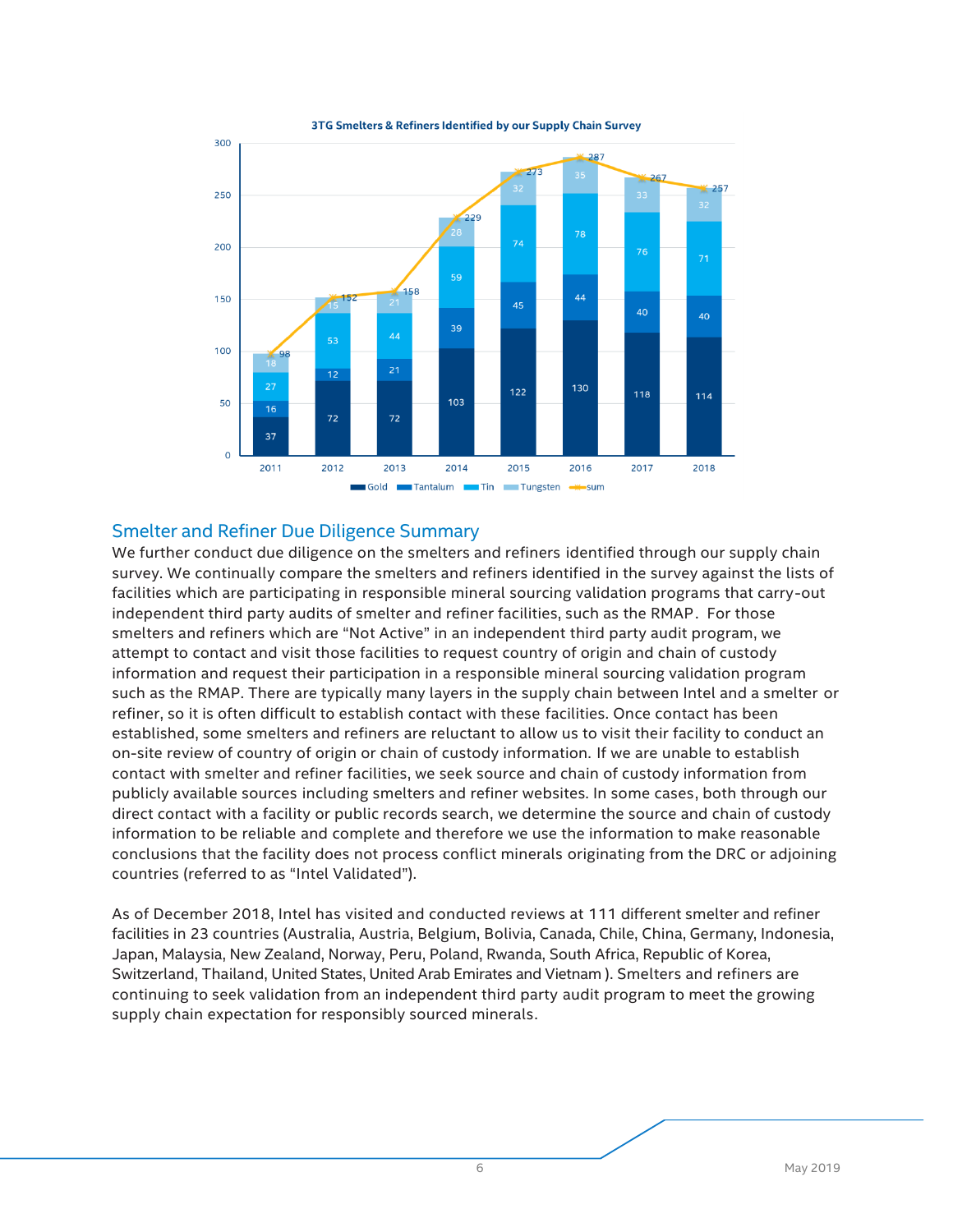Thus far, all 257 of the smelters and refiners in our supply chain were either conformant to a responsible mineral sourcing validation program, have begun participating in such a program, or are facilities that, based on our own due diligence activities, we have reasonably concluded do not process conflict minerals which originated from the Covered Countries. Below is a summary of our year-over-year progress to validate smelters and refiners identified in our supply chain.





# Unintended Consequences

Companies working to undertake due diligence in their supply chain may unintentionally drive down demand for all minerals coming from the Great Lakes Region in Central Africa by working to secure sources outside the region. This well-intended action can inadvertently hurt the economic opportunities for artisanal and other legitimate miners operating in that region.

Intel is working to help mitigate such unintended consequences. In late 2011, Intel, in partnership with the U.S. State Department, the U.S. Agency for International Development (USAID), and other companies, announced the establishment of th[e Public-Private Alliance for Responsible Minerals Trade](http://www.resolv.org/site-ppa/) (PPA). The PPA provides funding and coordination support to organizations working within the region to develop verifiable conflict-free supply chains; align chain-of-custody programs and practices; encourage responsible sourcing from the region; promote transparency; and bolster in-region civil society and governmental capacity.

To enable responsible in-region minerals trade from the DRC and adjoining countries, we continue to support programs such as iTSCi and the PPA. These programs assist in the creation and implementation of due diligence programs consistent with the OECD Guidance. We are an associate member of iTSCi. We support the creation of other in-region validation programs such as the International Conference on the Great Lakes Region (ICGLR) Regional Certification Mechanism. Our Responsible [Minerals Sourcing](http://www.intel.com/content/www/us/en/policy/policy-conflict-minerals.html)  [Policy](http://www.intel.com/content/www/us/en/policy/policy-conflict-minerals.html) summarizes our quest to safeguard the human rights of everyone in our supply chain.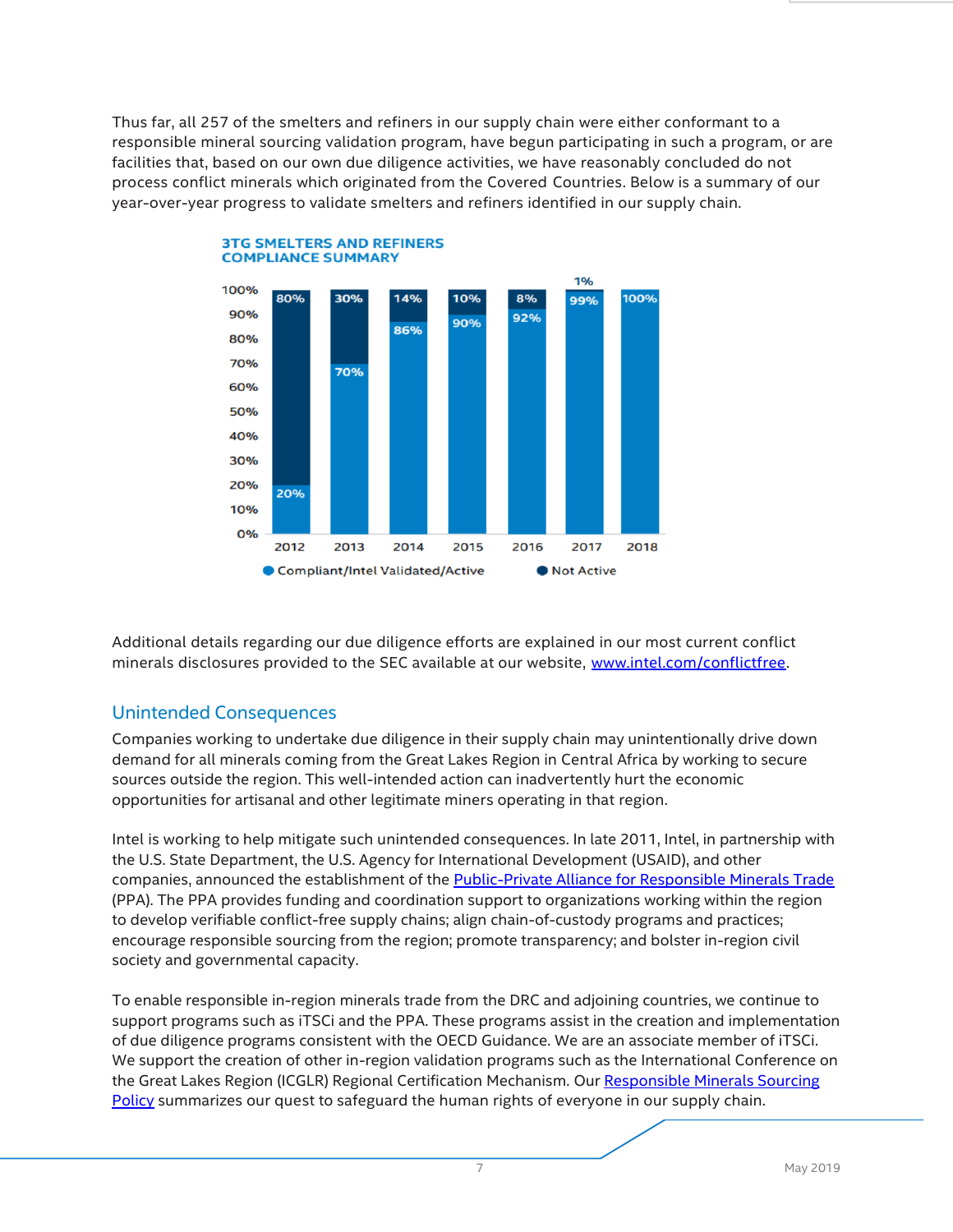## Government Participation

Intel believes that an effective solution to the complex issue of responsible mineral sourcing will require coordinated efforts by governments, non-governmental organizations (NGOs) and industry. Intel has met with representatives from the U.S. government, the European Commission and EU member states and other international governments on the topic and to share the industry's approach of auditing smelters and refiners. Intel supports the OECD Guidance and participates in the Joint Forum on Responsible Mineral Supply Chains organized by the OECD, International Conference on the Great Lakes Region and United Nations Group of Experts.

The U.S. Congress included provisions to address conflict minerals in the Dodd-Frank Act, and the SEC followed with disclosure regulations for public companies in the U.S.; however, Intel's efforts on this issue pre-date this action. In late 2012, the National Association of Manufacturers, the U.S. Chamber of Commerce, and the Business Roundtable filed a petition for judicial review of the SEC conflict minerals disclosure regulations. Intel is a member of these trade associations; however, the positions of these trade organizations do not always align with Intel's positions. Consequently, Intel signed onto a multi-stakeholder statement regarding the "[Challenge to the Conflict Mineral Rule](http://www.sourcingnetwork.org/blog/2012/11/20/msg-statement-on-the-challenge-to-conflict-minerals-rule.html)," to demonstrate our unwavering commitment to this issue. The statement urged stakeholders to continue the important work underway to address the critical issue of transparency in the minerals supply chains.

We believe that legislation, including the U.S. Securities and Exchange Commission conflict mineral disclosure requirements and most recently, the European Union's (EU) minerals regulation, has been helpful in bringing others to the table and maintaining broad momentum on this issue. For the past several years, Intel engaged with our industry to discuss proposed EU legislation addressing responsible sourcing of tantalum, tin, tungsten and gold from conflicted affected and high risk areas. Now finalized, the EU legislation, alongside the [European Partnership on Responsible Minerals](https://europeanpartnership-responsibleminerals.eu/)  [\(EPRM\)](https://europeanpartnership-responsibleminerals.eu/) and in unison with existing initiatives including the RMI, properly focuses resources on supporting further development, implementation, harmonization and improvement to existing initiatives in relevant economies at key points in the supply chain. Efforts to continue development and scaling of systems to validate responsible sources should be supported as a priority. Smelters and refiners are recognized as the pinch point in the minerals supply chain and therefore the EU legislation will complement existing initiatives to mitigate supply chain risks by applying OECDconformant due diligence processes to establish responsibly sourced mineral supply chains.

We will continue to focus our energy and efforts as we always have—on putting in place systems and due diligence measures that will enable us to reasonably assure that products and components supplied to us contain responsibly sourced minerals. Such actions support Intel's goal to use tantalum, tin, tungsten, and gold in our products that do not finance or benefit armed groups in the DRC and adjoining countries while continuing to support responsible mineral sourcing from the region. We have made substantial progress towards our goal to validate our broader product base and will continue our pursuit of responsible sourcing, while our engagement with business partners, governments, and NGOs continues and evolves. Changing conditions deep in our supply chain and other potential risks involved in the mining and trade of minerals, beyond conflict in the DRC and adjoining countries, require ongoing vigilance. These changing conditions have prompted Intel's responsible minerals program to evolve to address a broader range of minerals and originating from Conflict-Affected and High-Risk Areas (CAHRAs), as defined by the OECD Guidance. We are assessing the risks of other minerals in our products and updating our due diligence practices to address CAHRAs when conducting country of origin analysis in our supply chain.